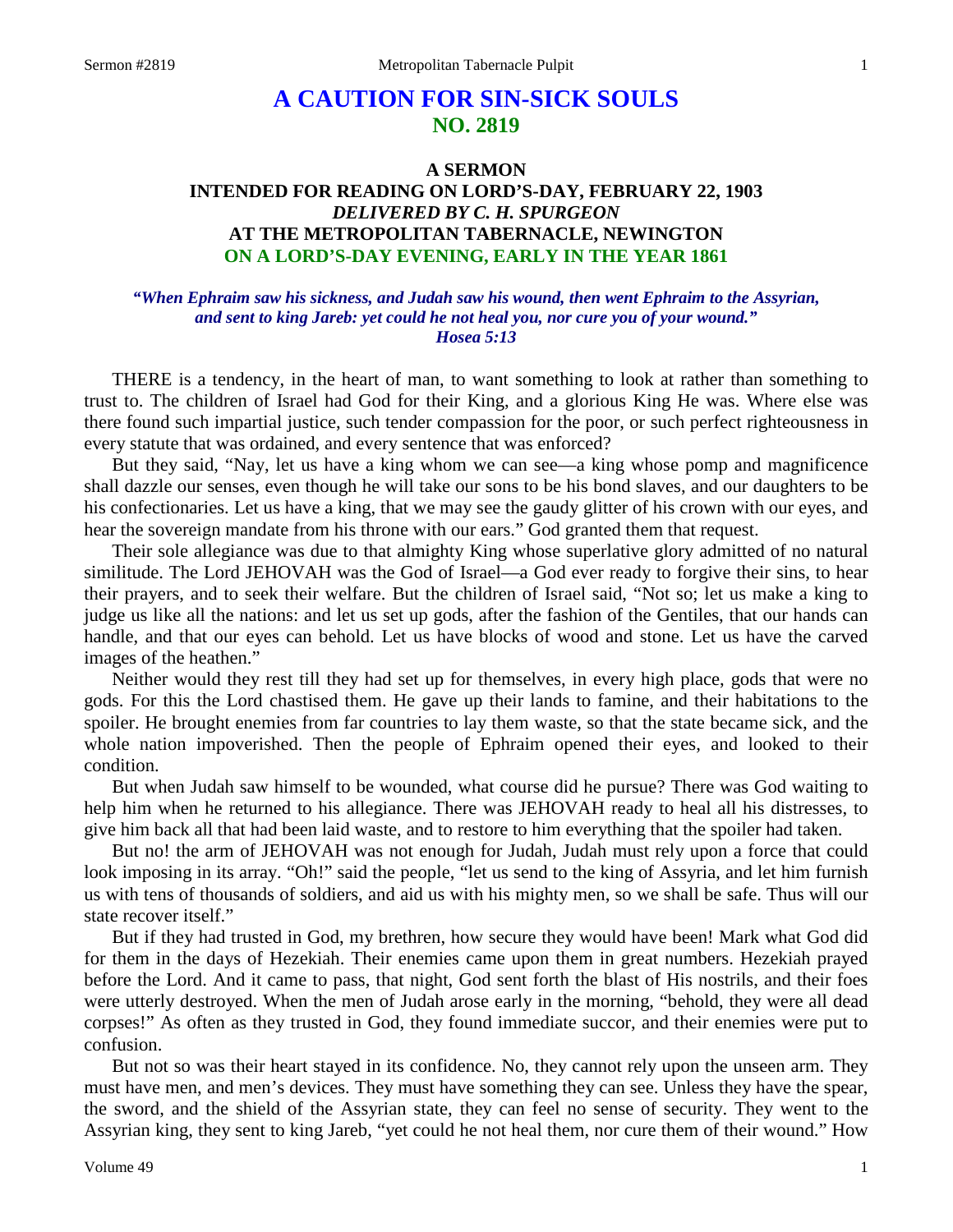foolish they were to hope he would, for as soon as they sent their ambassadors to the king of Assyria, he flattered himself while he spoke to them, "Oh, you want help, do you? I will send you some soldiers to help you." Remember that their houses had been stripped of all the gold and silver they contained to give a present to the king of Assyria. "I will send you soldiers to help you," said he said to them, and then he whispered to himself, "After they have helped you, they shall help themselves." And so they did.

When they had come, and for a little while had fought for the people of Israel, and set them free, then they turned round upon them, and carried them captive, and spoiled them of all they had. This comes of trusting in man. "Cursed be the man that trusteth in man, and makes flesh his arm; but blessed is the man that trusteth in the Lord, and whose hope the Lord is."

Looking at this fallacy of a nation as illustrative of a common tendency of mankind, and using my text as the picture of a sinner in a certain peculiar state of mental anxiety, I shall observe, first, *the sinner's partial discovery of his lost estate,* secondly, *the wrong means which he takes to be cured of his evil,* after which I will endeavor to direct you, as God shall enable me, to *the right means of finding healing and deliverance* through the atonement and obedience of our Lord Jesus Christ.

**I.** We have in our text somewhat of A PICTURE OF THE SINNER WHEN HE HAS PARTIALLY DISCOVERED HIS LOST ESTATE.

Mark, *it is but a partial discovery*. Ephraim felt his sickness, but he did not know the radical disease that lurked within. He saw the local ailment, but was ignorant of the organic derangement of his very vitals. He only perceived the symptoms, he was uneasy, he felt pain, but the discovery did not go deep enough to show him that he was actually dead in trespasses and sins.

"He saw his sickness, and Judah saw his wound." Yes, he saw his wound, it smarted, and therefore his eye was drawn to the spot. But he did not know how deep it was, he did not know that it had pierced to the heart, that it was, in fact, a death-blow, that the whole head was sick, that the whole heart was faint, and that from the crown of the head even to the sole of the foot, it was all wounds, and bruises, and putrefying, festering sores. There was but a partial discovery of his lost estate.

How many men there are who have got *just far enough to know there is something the matter with them!* They little reckon that they are totally ruined, though they do feel that all is not quite right with them. They are conscious that they are not perfect—not even up to their own low standard of rectitude, hence they begin to be uneasy, albeit they still seem to think they can make themselves better, and that by degrees of reformation and daily prayer they will become superior to what they are.

They have not yet learned the doctrine of the fall, the deep depravity of mankind, the total perversion of the human heart, they have only gotten so far as some modern ministers, who speak of man as being a little marred, but not entirely broken, as having had a fall, and become somewhat damaged, and rather spoiled as to outward beauty, though not altogether ruined, or incapable of raising himself up, and recovering his strength.

In fact, the fashionable phrase that has been recently coined is, "the *lapsed* state of men." Depend upon it, when men use *Latinized* words to express their meaning, they do not mean much. The fall of man is full and entire, and when people frame *certain* phrases of rather *uncertain* significance instead of talking honest English, they show a disposition to dispense with the bare facts.

I know there are some sinners brought so far as to find themselves undone, and to feel convinced that unless some change takes place, they are not fit for the kingdom of heaven. But they have not as yet seen the fountains of the great deep of their depravity broken up, they have not been taken into the chambers of imagery, and shown the abominations of their own hearts. They still cling with some hope to their own devices.

However, I would remark that even this, *though it be but a partial discovery of their state by nature, is not without its good effects.* When a man gets this far, the first good sign in him is that he cannot speak against religion. While he is at peace with himself, he calls religious men hypocrites. He can rail at the things of God, and despise and trample them underfoot. But the man who is like Ephraim, in our text, will not be very anxious to find fault with others, his philosopher's tongue has been plucked out,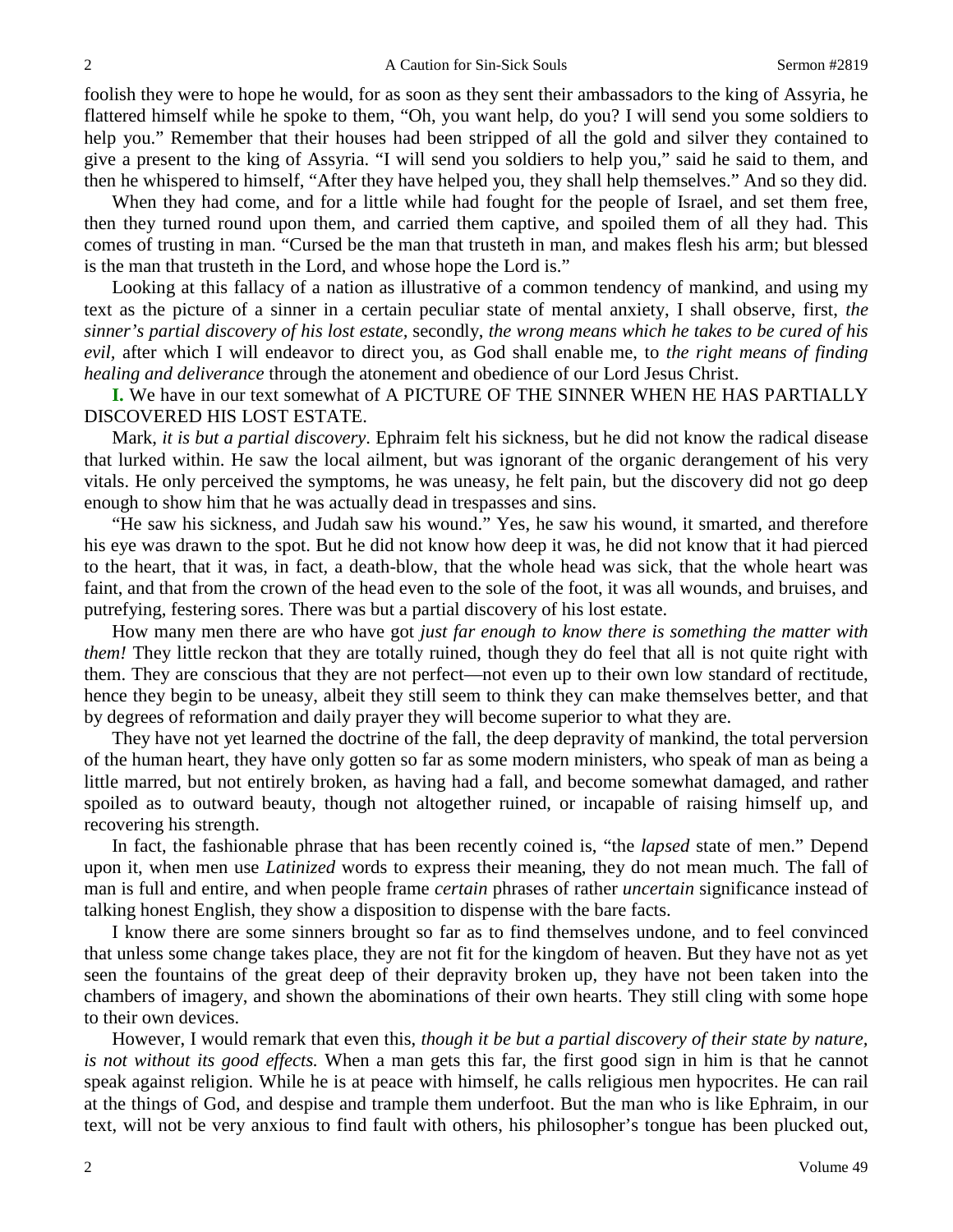and he is now a little more gentle in his speech, as he sighs for something in religion that he would like to have. "Oh!" says he, "I do not now find fault with the good folk who are always praying and singing. Would to God I could become like they are! Would that I had, as they have, an interest in the blood of Christ!" So far, so good.

Such men, again, are generally thoughtful. I have known many a man who, before he came into this state, was a very daredevil, and never thought anything with regard to his soul and eternity, yet when brought to know his sickness and his wounds, he has become not only thoughtful but serious, until some of his former companions have remarked it and called him "Old Sobersides," or some such epithet, and laughed him out of countenance.

They tell him he is a saint. The man says, "I wish what you are saying was true." They tell him, "You are beginning to be religious." "Yes," he says, "I wish I were really so." Some man once called me *a saint* as I went along the street, and I turned round, and said I wished I could make him prove his words. I would like to be one certainly.

Such is the condition of a man when he begins to discover, though it is but partially, his lost estate. He is thoughtful, he cannot laugh as he did, he does not now shut his eyes, and throw the reins upon the neck of his lusts, and let them rush madly on down to the pit, but he tries to curb them, and hold them in with bit and bridle, for he knows that all is not right within him.

Such a man too, has another good trait, another hopeful feature in his case—that he begins to attend to the things that belong to the peace of his soul. You now see him coming into the house of God—be it chapel or church—to hear the Word preached. He never cared for that before. He worked so hard all the week that he was not able to go out on a Sunday, but now he feels he must go. He must be by the side of Bethesda's pool. Even though the angel stirs not the water, he feels a kind of satisfaction while he is lying at the edge of the healing pool. He longs to be saved, and therefore he is found in the way, hoping that God may meet with him.

Such a man too, you will find, takes no pleasure in sin. If he is asked by his worldly companions to go into the haunts of vice, where once he went, even should he go, he comes away and says, "It was the dullest evening I ever spent, no enjoyment whatever does it yield me. God has turned the sweet wine of my memory into bitter gall. 'Vanity of vanities, all is vanity.' I can find no comfort in sensual pleasures."

Have I been depicting the state of one who is here present? I hope I have, and I pray God that what I shall be able to say will, by the influence of the Holy Spirit, be instrumental in leading such an one to the true remedy for his soul-sickness.

**II.** But when the man is thus partially aroused to know his lost estate, HE USUALLY BETAKES HIMSELF TO THE WRONG MEANS FOR DELIVERANCE, "Then went Ephraim to the Assyrian, and sent to king Jareb."

A sinner, when he finds himself lost, usually at first thinks, *"I will make myself better,* I will be diligent in religious observances, I will attend to every ceremony, I will keep my tongue from evil, and my lips from speaking guile, I will restrain my steps from evil haunts, my hands from evil deeds," and so he thinks within himself that all his sins will be forgiven, and that he shall have rest for the sole of his feet.

Be it known, once for all, that all this is a vain and useless effort to work out a radical cure in the soul of man. All that man can do, apart from faith in the blood and righteousness of Jesus Christ, is utterly in vain. Let him do his best, and strive to the very uttermost, not one inch has he proceeded on the road to heaven, he has done mischief instead of doing anything meritorious, he has pulled down instead of having built up.

O ye that are hoping now, while ye are under conviction, that you will get relief by doings of your own, let me remind you that *you are undertaking a long task,* which will tax your endurance. The men mentioned in our text went a very long way to the king of Assyria, it was a wearisome journey they took, while God, who was near at hand, was forgotten.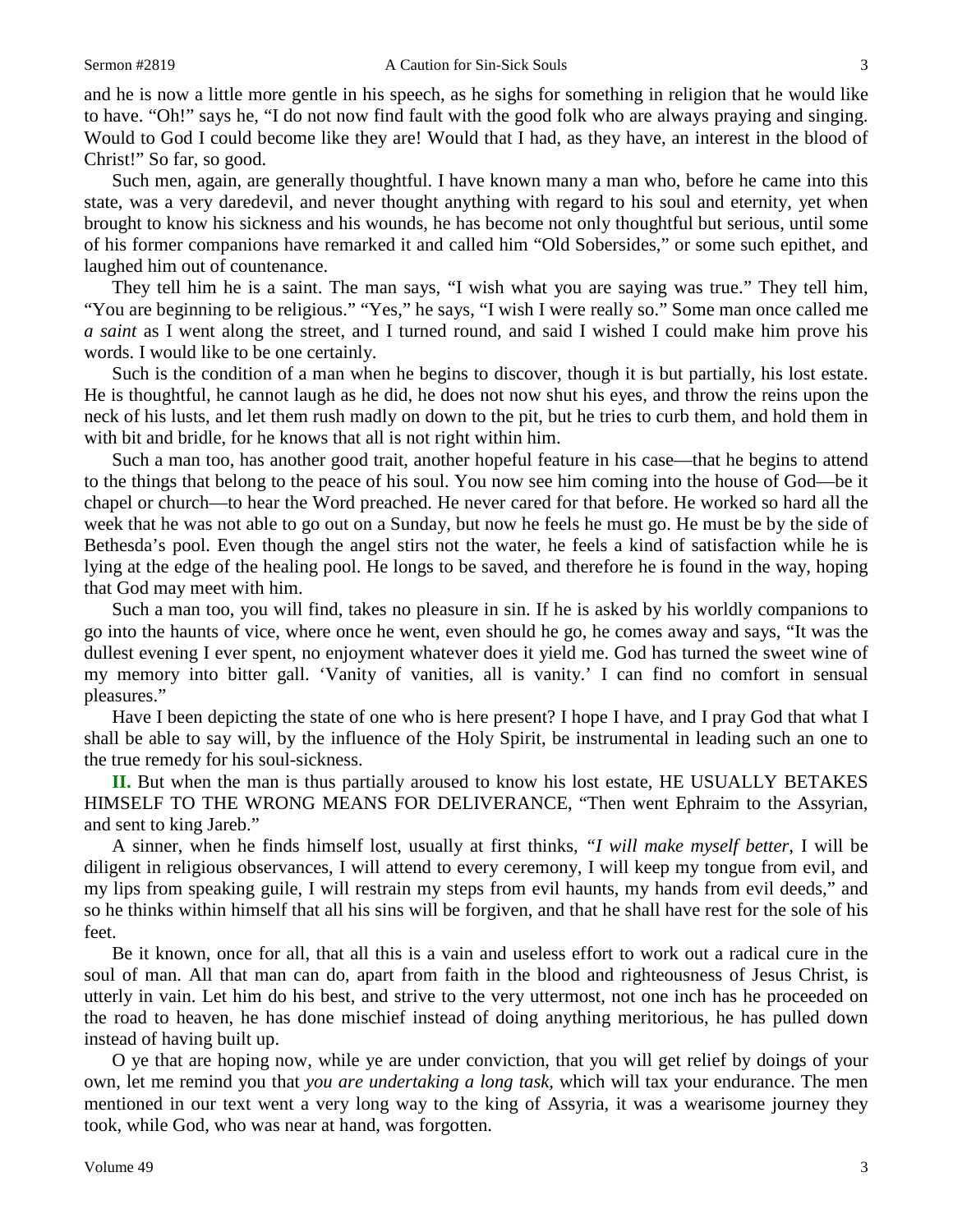How long do you suppose it would take you to work out your own salvation by your own good works? Why, my friends, ye may bend your knees till your joints grow stiff, and ye may work till there is no flesh upon your bones, and ye may weep till there is no moisture in your body from which to draw a tear, and ye may persevere incessantly in every exercise of body and mind, trying fresh postures and trifling with fresh problems, but you will find yourselves not half a league nearer eternal life than when you left the life of sin you used to like.

> *"Not the labours of my hands Can fulfill Thy law's demands: Could my zeal no respite know, Could my tears for ever flow, All for sin could not atone: Thou must save, and Thou alone.*

If a criminal should get it into his head that he could climb up to the stars by going up the steps of a treadmill, he would be about as rational as when a poor sinner thinks of getting to heaven by his own good works. Tread, tread, tread, up, up, up, but never one inch higher! As old Matthew Wilks used to say, "You might as well hope to sail to America on a sere leaf as hope to go to heaven by your own doings."

This is not the way, man, and run never so fast in it, if it is not the right road, it will not bring you to the right end. If a man takes the road to the right, when he needs to go to the left, he may run as fast as a race horse, he will but lose his labor, and find out that he is a fool for his pains.

And it is not only a very long task, but *it is a very expensive one.* If you would have salvation by the works of the law, you must give body and soul up, all you have—hope and joy and comfort included. I used to live near some persons who regularly attended mass early every morning, and I noticed how straight they used to look down the face. I thought they had good reason to be gloomy if they were trying to reach heaven by their own righteousness. It is enough to put any man out of countenance if he has to stand before God, and justify himself.

We might put our hands upon our loins, and roll in the dust in despair, if we had no hope but in our own deserts. Go and look for cooling streams in the arid desert, cast about for fresh water to drink in the midst of the sea, seek shelter on the mountaintop where the hurricane is spending its fury, and then crave for comfort in the law. Go and visit Sinai, ye that seek to be saved by your own works. Look at it, shrink, tremble, and despair. Behold, the mountain is altogether on a smoke while God proclaims His holy law! If it melted like wax of old, how much more now, after you have broken the commandments, and incurred the penalty—now that God cometh not to proclaim the law, but to execute His fierce anger upon the law-breakers!

"Well," says one, "but suppose we do our best, will not that suffice?" My friend, God requireth from man, if he would be saved by his works, perfect obedience, nothing but perfection can be acceptable to a perfect God. One wrong thought, one evil desire—not to say anything of one wrong act*—*will effectually shut any man out of heaven if he desires to go there by his own works. That one sin at once puts up an impenetrable barrier across that meritorious way to heaven which is known by the common name of "the law." If you can be perfect and have kept the precepts from your youth up, and shall do so till your dying day, then might there be salvation by works. But if there is one flaw, then is that road to heaven effectually stopped up, so that no human foot can ever tread it.

And once more, let me remind you, O man, when you try to be saved by your works, *thou presumest that thy enemy will prove thy friend!* "And who is my enemy?" say you. Why, Moses. The law is sworn against you. It has become your enemy, and go you go to your enemy to help you? It is a device of Satan to try and draw poor sinners away from the path of faith into the path of law.

Remember how John Bunyan graphically describes it. Poor Christian, with the burden on his back, is going to the wicket-gate with the light above it, and on a sudden, a very good-looking gentleman meets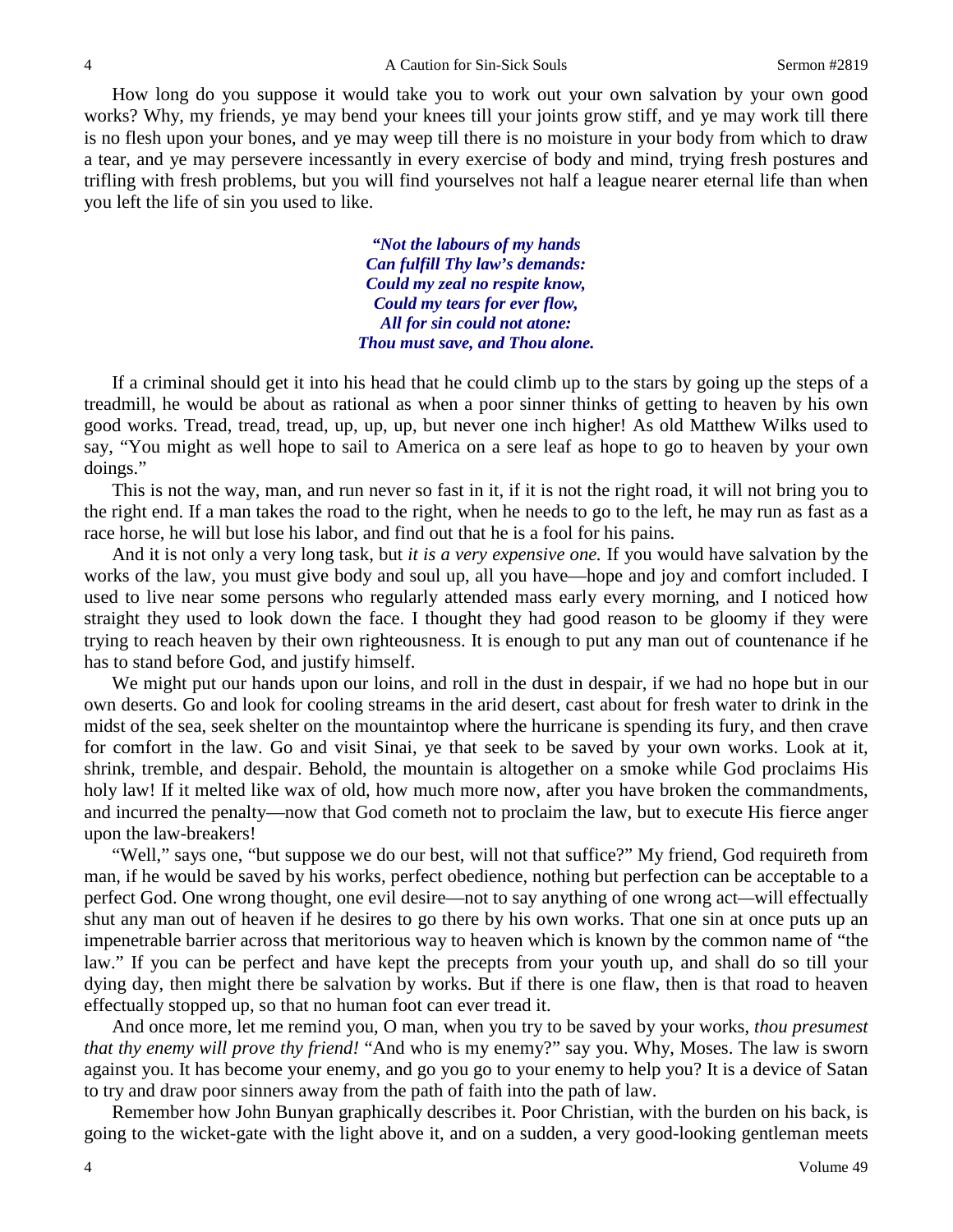him and says, "It is a dangerous journey you are going, you had better turn aside to the right there, there is a town there known as the town of Legality, where lives a very skillful physician who will soon help you off with your burden, and if he is not at home, he has got a very good lad who will do almost as well as his master. Go there, and you will soon get cured."

Away went poor Christian, nor had he gone far before he found that he had come to the foot of Mount Sinai, and the mountain hung right over the way, and there stood Christian, and while he was looking up, presently the mountain began to shake, the thunder to roar, and the lightning to flash, and he fell down upon his face and said, "I am undone, I am undone." Then came Evangelist, and showed him the right way once more.

Just so, sinner, if you trust to the works of the law, you will have to cry out, "I am undone, I am undone." Mr. Morality cannot cure you, he may put on a little poor man's plaster, and make your wound worse, and tie it up, and bandage it a little, but he can never relieve your pain, or recover your sore. It will go on bleeding, notwithstanding all the balsams he can apply. No hand can heal a sin-sick soul but the hand that wounded it, even the hand of God, through the person of Jesus Christ our Lord.

It is astonishing, after all the Gospel preaching in England, how deeply rooted is this constant fallacy of going to king Jareb for cure. Not very long ago, having engaged to preach at a seaport town, I arrived some hours before night, and as I was standing by the riverside, I thought I would like to go down the river in a boat. So, hailing a waterman, I went with him, and whilst sitting in the boat, wishing to talk with him about religious matters, I began by asking him about his family.

He told me that the cholera had visited his place, and that he had lost no less than thirteen of his relatives, one after another, by death. So I said, "Have you, my friend, a good hope of heaven if you should die yourself?" "Well, sir," he said, "I think as how I have." "Pray tell me, then," I said, "what is your hope, for of a good hope no man need ever be ashamed." "Well, sir, I have been on this here river, I think, for these twenty-five or thirty years, and I don't know that anybody ever saw me drunk." "Oh, dear! Oh, dear!" I replied, "is that all you trust to?" "Well, sir, when the cholera was about, and my poor neighbors were bad, I went for the doctor for 'em, and was up a good many nights, and I do think as how I am as good as my neighbors."

Of course I told him that I was very glad to hear that he had sympathy for the suffering, and that I considered it far better to be charitable than to be churlish, but I did not see how his good conduct could carry him to heaven. "Well, sir," he said, "perhaps it will not. I cannot be often going to church, but I think, when I get a little older, I shall give up the boat, and take to going to church, and then, I think, that will be right—won't it, sir?"

"No," I said, "certainly your resolutions will not renew your heart, and should you ever perform them, they will not purge your soul from its sinfulness. Begin to go to church as soon as possible, but you will not be an inch further, if you think that by attending the sanctuary you will be saved." The poor man seemed perfectly astounded, while I went on knocking down his hopes, one after another. Then I put the question, "You have sometimes sinned in your life, have you not?" "Yes," he said, "I have." "On what ground, then, do you think your sins will be forgiven?" "Well, sir," he said, "I have been sorry about them, and I think they are all gone—they do not trouble me now."

Trying to rouse his conscience, I said, "Suppose you were to go and get into debt with the grocer where you deal, and you should say to her, 'Now, mistress, you have a score against me, I cannot pay for these goods, I am sorry to say, but I'll tell you what I'll do, I'll never get into your debt any more.' Why, she would say that was not the way she did business, and do you suppose that is the way in which God does business, or that He is going to strike out your debts because you say you will not run deeper into debt?" "Well, sir," he said, "I should like to know how my sins are to be forgiven. Are you a parson, sir?"

In reply, I said, "I preach the Gospel, I hope, but I do not go by the name of a parson, I am only a Dissenting minister." I told him how the Lord Jesus Christ had paid the debts of sinners, how those that reposed in Him, and rested in His blood and righteousness, would find peace and mercy, and the man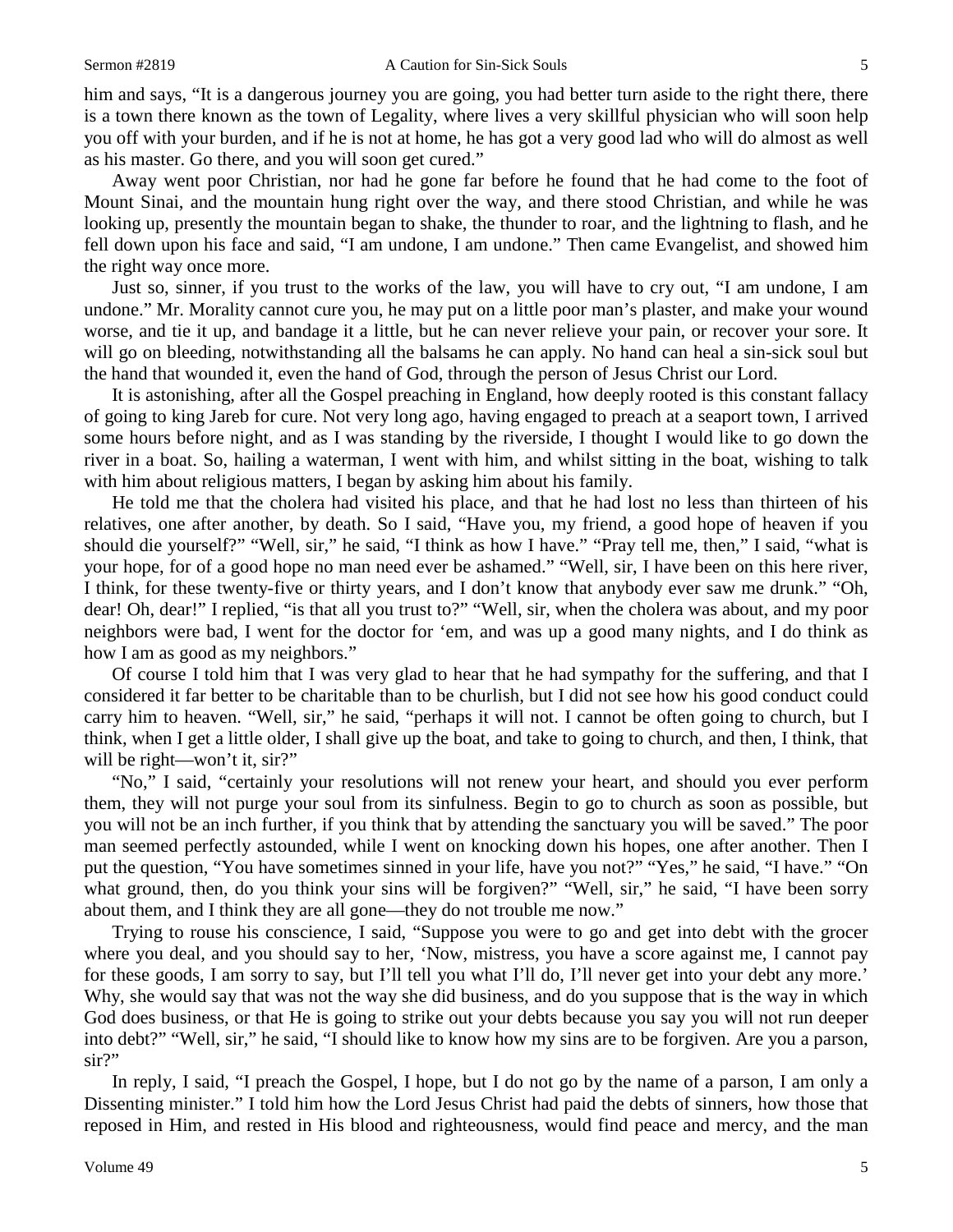was delighted, and he said he wished he had heard that years ago. "But to say the truth, Master," he added, "I had not felt quite easy, after all, when I saw those poor creatures taken away to the graveyard. I did think there was something I wanted, but I did not know what it was."

I tell you this little personal incident because I see here a great many working people, and I know they delight in a little homely dialog. It is not what we do or devise, the religious rites we observe, or the romantic aims we aspire to, the self-satisfaction we encourage, or the sufferings we endure, that can lead us to the land of light, not all your probity, however plausible, or your rectitude, however rigid you may be, will carry you to heaven.

Your good works are good enough in themselves—good enough in your generation—but they will never do for a foundation to rest upon. Do not run away, and say something like the foolish man, who went to a place where there was a house being built, and seeing the chimney pots standing there, he took them and laid them in the trench to make the foundation.

"What are you doing?" said one of the workmen. "Why, laying the foundation." "What, with the chimney pots?" "I did not know that it was wrong," said he. "Well, take them away, they won't do for a foundation." "Oh!" said the other, "you are finding fault with them." "No, I am not finding fault with them, but with the place where you put them, they are good enough on the top, but they won't do at the bottom."

So with good works, they will do at the top, but they will not do at the bottom. As a foundation for the soul to rest upon, nothing will suffice but the righteousness of Christ and His finished work. This is our hope of salvation. Our good works are good enough afterwards, when God the Holy Spirit, by His grace, works faith, and love and all other good things in us.

**III.** WHAT, THEN, IS THE WAY OF SALVATION?

Whosoever will be saved, before all things it is necessary he should know that Jesus Christ, the Son of God, came down from heaven and was for our sin incarnate in human form, born of the Virgin Mary, lived a life of sanctity and of suffering, and at last, this glorious Son of God—this grief-stricken Son of man—became obedient even unto death. In the garden He wrestled, and shed, as it were, great drops of blood in the prospect of the coming terrors of His death-struggle.

To the cross He was nailed, amidst shame, and ignominy, and scoffing. There He endured pain incredible, pangs of body and agony of soul. He hung there, through the thick darkness, three hours, and at last, when the appointed time was come, when He had suffered all, when the full chastisement of our sin had been laid upon Him, and the iniquity of us all had received its dreadful retribution at His hands, He cried, "It is finished!" Thus He gave up the ghost, was laid in the tomb, and then arose from the dead on the third day, and ascended to heaven.

Now, if you would be saved, my friend, it is necessary that you should believe in Him who was the Son of God and the Son of man, and that you should believe in your heart these things of Him—First, that He is a divinely-ordained Savior, able to save all those that come unto God through Him. You must believe, likewise, that He is willing to save, and that He will save those that seek salvation, believing and trusting in His power. When you have believed this, you have gone a good part of the way toward that saving faith, which shall bring you into a state of grace.

It is by acting upon this belief, by casting yourself simply on the merits of His blood, and of His perfect righteousness, as the ground of your acceptance before God, that you shall find peace. No man can be saved if he does not trust his soul in the hands of Christ. We must give up ourselves from our own keeping into Christ's keeping, saying, "Lord, take me, save me, make me what You would have me to be, and then, when Your Father shall require my soul at the last day, stand You as my Surety, and bring me, perfect and spotless, into His presence."

I must add one thing more—there must be what the old divines call a recumbency, a leaning on Him, a dependence on Him. But here I must warn you that some people have an idea that, if they get faith in Christ, it matters not how they live, or what they are. Now, be it understood, once for all, we are saved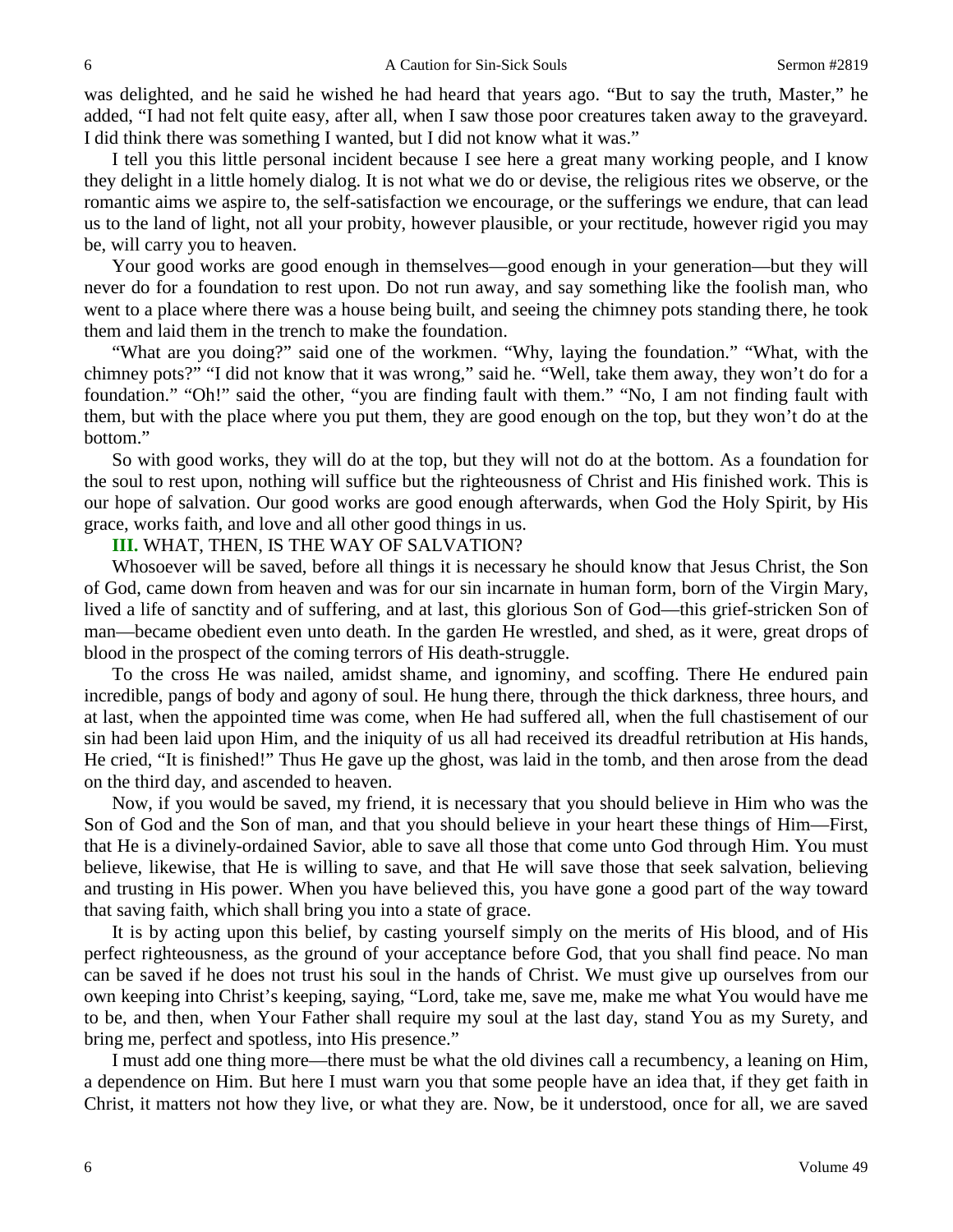by faith, and not by works, but we must have good works if we are really saved. You know that faith is not only leaning on Christ, but obeying Christ.

Suppose a case. There is a man who says to me, "You have committed such and such an offense, you are in such and such difficulties, but if you will implicitly trust me, and leave the matter entirely in my hands, I will see that you come through all right."

Well now, if I get meddling with it, that will prove I do not trust him, but by and by, he comes to me and says, "My dear friend, are you trusting me wholly?" "Yes," I say, "I am reposing all my trust in you." Suppose he says, "I want you to look over this document, which you must sign, and then I shall want you, on a certain morning, to be at such and such a place." What if I answer, "I shall do no such thing, I will not sign the deed, nor meet you by appointment." "Then," says he, "you are not trusting me." "I am leaning on you, and trusting you," I say. "Well!" says he, "unless you do what I tell you, your faith is not genuine faith, neither are you trusting in me at all."

Now, if you are perfectly trusting Christ, your next question will be, "Lord, I am trusting to be saved by Thee, but how wilt Thou have me be saved?" "Oh!" says Christ, "I will save you, but you must break off those old habits." "Oh!" say you, "Lord, assist me with Your grace, and I will renounce them all." "Well," says Christ, "and if you would be saved, I will have you, in the next place, attend to My ordinances. Come forward, and make a profession of your faith, be baptized, unite yourself to the church visible, receive the Lord's supper." But you say, "No, Lord! I will do no such thing." "Well, then," says He, "you are not trusting Me, because whatever I tell you to do, you ought to do it."

You may have heard the good illustration which Mr. Cecil gives of faith. His little child was standing, one day, at the top of a dark cellar. She was in the light, and he was down below in the cellar. "My dear child, jump down, and I will catch you," said he, and the child, without a moment's thought, sprang into the father's arms!

Now that is one kind of faith, that is when we are enabled so to trust Christ that we do, so to speak, venture our souls on Him, risk all with Him, but mark, that is not the complete picture of the faith of saints. This kind of faith some people profess to have, but their lives do not bear out their profession, and therefore, there must be something else to make it clear, and Mr. Cecil gives another illustration through the same little girl.

"I said to her, one day, as she had a necklace of beads, 'My dear child, you know I love you, and you would do anything I told you. Take those beads off, and throw them into the fire.' She did so at once." Now, the first faith was the faith of daring, venturing herself, but the second proved her faith to be true and genuine, when she could obey at such a cost. To a large extent, faith and obedience are really one, and it is useless for you to say that you do believe in Christ as your Savior if you do not obey Him as your Lord. Some try to do so, but their faith is worthless. But when we can unite unwavering trust with implicit obedience, we prove that we are really trusting in Christ, and then we are safe.

O my dear hearer, if I have puzzled you instead of making the truth plain, I can say I did not intend to do so. I would have you to understand, if you are troubled on account of sin, that God requires not aught of you but what He gives you. He requires nothing but that you should depend for all on Christ. That is all He asks for. Do it. Oh, may His Holy Spirit enable you to do it now!

But I will tell you a parable which shall illustrate faith. There were two children, according to the fable, walking with their father along a narrow ridge. On either side there was a dark, deep precipice. One of the dear children put his hand inside the father's hand, and his father grasped it. The other put his little fingers round his father's hand, and took hold of his father's hand. It was not long before, in the midst of the thick darkness, the children grew weary, and the child who had taken hold of the father's hand perished. But the child, who had put his hand into the father's hand, and let the father take hold of it, was carried safely to the end.

Now, put your hand inside the hand of Christ, and when He bids you obey Him, take it not away. Give yourself wholly up to Him to be His, come life, come death, for better or for worse, to be His to trust and His to obey, being from this time forth His forever.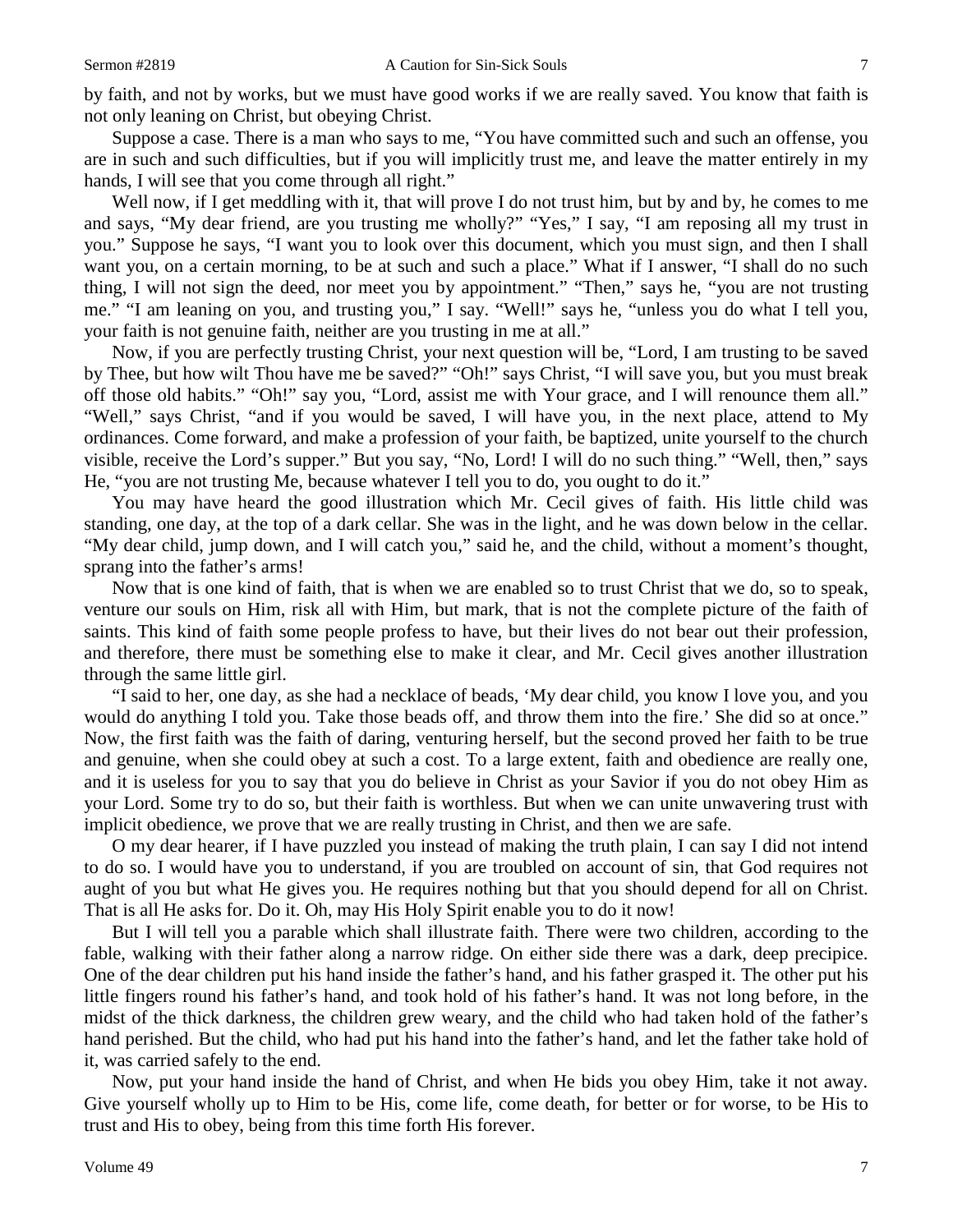Oh, may God the Holy Spirit lead us to do this! It is easy enough when the Holy Ghost enables us, but it is hard enough when our human nature kicks against it. May sovereign grace our hearts subdue, and teach us to depend on Christ, and no more foolishly attempt to work out our salvation by impossible means! I can only pray that God will bless this brief, hurried discourse, and to His name shall be the glory, through Christ Jesus. Amen.

### **EXPOSITION BY C. H. SPURGEON**

### *ISAIAH 1:1-20*

### **Verse 1.** *The vision of Isaiah the son of Amoz, which he saw concerning Judah and Jerusalem in the days of Uzziah, Jotham, Ahaz, and Hezekiah, kings of Judah.*

During the time in which Isaiah prophesied, the worship of God was, upon the whole, maintained in Judah, yet prosperous as the times appeared to be, there was visible to the eyes of the Lord much iniquity. He who seeth not as man seeth, but who looks beneath the surface, and into the hearts of men, saw that the condition of the people was exceedingly unsatisfactory. Do not forget that these upbraiding words were spoken during the reigns of comparatively good kings, and try to imagine how the Lord must have felt towards the people who lived in the reigns of bad kings.

**2-3.** *Hear, O heavens, and give ear, O earth: for the LORD hath spoken, I have nourished and brought up children, and they have rebelled against me. The ox knoweth his owner, and the ass his master's crib: but Israel doth not know, my people do not consider.*

God's own people were worse than the brutes that perish, they had no gratitude towards their Maker and Preserver. Am I not addressing many persons of the same kind, who have little or no thought concerning Him who made them, and who supplies all their wants? God seems here as if He were tired of appealing to His people, so He speaks to the heavens and the earth, as if He knew that even inanimate things would be more capable of feeling than hardened Judah was.

**4.** *Ah sinful nation, a people laden with iniquity, a seed of evildoers, children that are corrupters: they have forsaken the LORD, they have provoked the Holy One of Israel unto anger, they are gone away backward.*

If I am now addressing any who have backslidden from God, let them take these words of His to heart, He observes how you have forsaken Him, He feels grieved at your provoking Him, He mourns over your going backward from Him. May you be moved by the Holy Spirit to mourn too!

**5.** *Why should ye be stricken any more? ye will revolt more and more: the whole head is sick, and the whole heart faint.*

One of God's ways of bringing people to Himself is by chastisement and affliction. He had tried that method upon Judah, He had used His rod so long that, at last, He exclaimed, "Why should ye be stricken any more?" What is the good of my sending any more affliction upon you? Now, whenever the rod is of no more use, there will be a sharper instrument to follow. When men can no longer be chastened for their good, the axe of execution is ready to be brought forth. What a sorrowful description is here given of the people of Judah and their land!

**6-8.** *From the sole of the foot even unto the head there is no soundness in it; but wounds, and bruises, and putrefying sores: they have not been closed, neither bound up, neither mollified with ointment. Your country is desolate, your cities are burned with fire: your land, strangers devour it in your presence, and it is desolate, as overthrown by strangers. And the daughter of Zion is left as a cottage in a vineyard, as a lodge in a garden of cucumbers, as a besieged city.*

The Lord had allowed invaders to pillage the land until it was almost reduced to a desert, yet even then, the people did not, and would not, turn unto their God. It is a terrible thing when sickness, or loss of property, or frequent bereavements do not bring men to their knees. Unsanctified afflictions prophesy